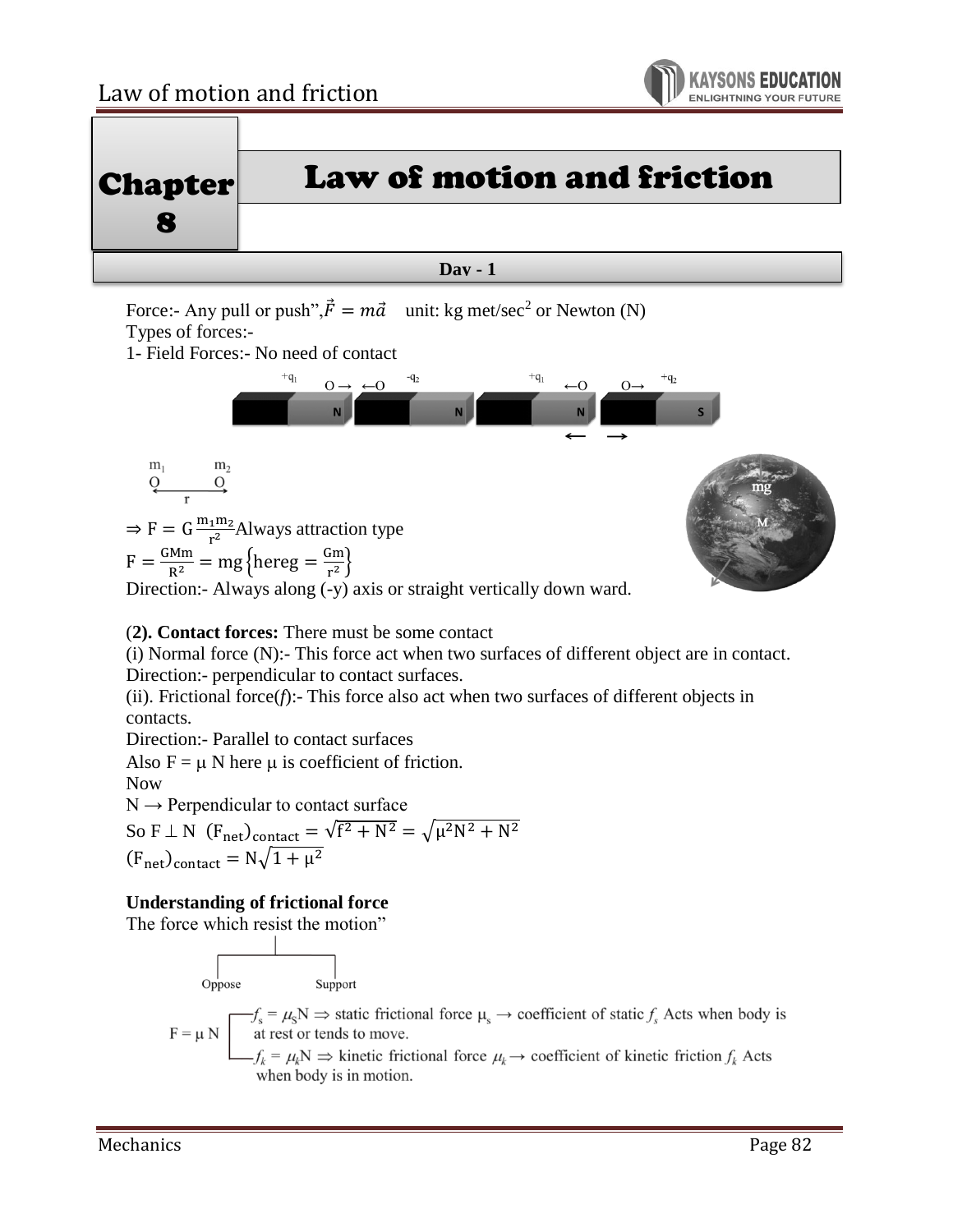

 $\mu_s > \mu_k$   $\mu$  can be less than or greater than one  $\int$  $(fs)_{max} = \mu_s N$  $f_{s}$ If  $F_{ext} = 0, f = 0$ Limiting friction  $fs = \mu_s N = F_{ext}$  $f_k = \mu_k N$  $f_l$ **Example:- 1**  Now  $\cdot F_{ext}$  $f_s = \mu_s N$  $= \mu_s mg$  $m = 10kg$ N  $= 0.6$  x 10 x 10  $f_s = 60$  N  $f_k = \mu_k N$  $= 0.2 \times 10 \times 10$ ↙  $mg = 10g$  $f_k = 20$  N  $\mu_{\rm s}=0.6$ Amount of frictional force  $= 0$  $\mu_k = 0.2$ Because  $f_{ext} = 0, f = 0$  $N$  $m = 10kg$ **Example:- 2**   $m = 10$  kg As in case (i)  $f_s = 60$  N,  $f_k = 20$  N  $f_{ext} = 40$  N  $f = f_s = 40$  N  $\sqrt{ }$ Body is at rest  $mg = 10g$  $\mu_s = 0.6$ <br> $\mu_k = 0.2$ **Example:- 3**  As in case (i)  $f_s = 60N$ ,  $f_k = 20N$  $m = 10kg$ Ν↑  $f = f_s = 60 = F_{ext} \rightarrow$  limitation friction Body is at rest but tends to move  $\blacktriangleright$   $f_{ext}$ = 60 N ↙  $mg = 10g$  $\mu_{\rm s} = 0.6$  $\mu_k = 0.2$ **Example:- 4**   $\uparrow$  m = 10kg As in case =  $f_s = 60N$ ,  $f_k = 20N$ Body is in moving condition  $f_{ext} = 85$  N  $10a = 85 - 20$ <br> $a = \frac{65}{10} = 6.5$  m/s<sup>2</sup>  $mg = 10g$  $\mu_{s} = 0.6$  $f = f_k = 20$  N  $\mu_k = 0.2$ (3) Attachment forces indirect force